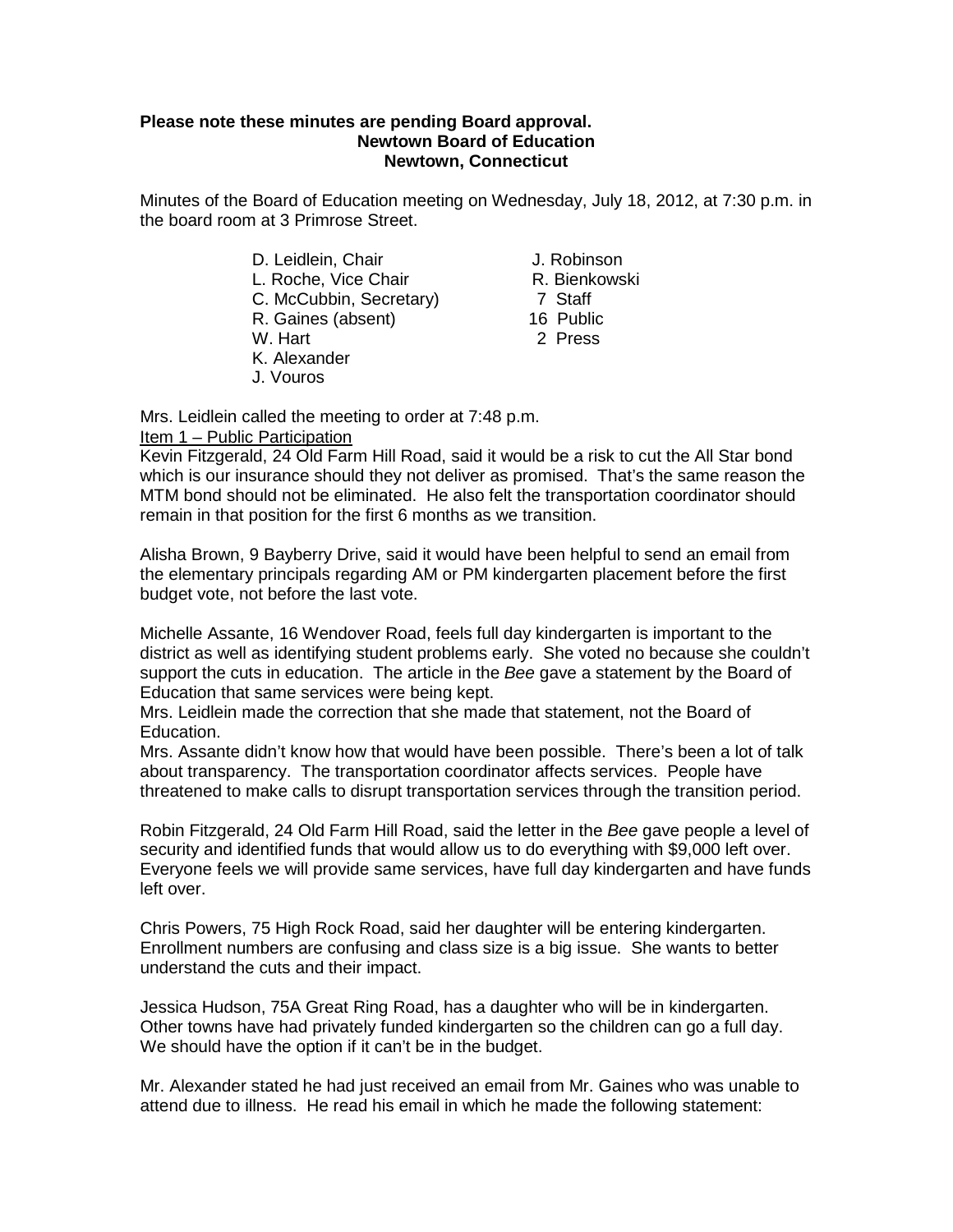Board of Education **-2-** Figure 2. The set of Education of Education  $-2$ - **July 18, 2012** 

"W*e are near same services and it does not appear that we can maintain same services and implement FDK. While I favor FDK for Newtown I do not favor it over maintaining the services we now offer. It has been my experience with the Board that once cut. services do not reappear."*

Mr. Gaines was appalled that Kathy Fetchick and Mary Ann Jacobs wrote to their constituents that their intent in making the \$1M cut was to eliminate full day kindergarten. He feels this may have to wait until next year even though we will have to increase the budget by \$200,000 to maintain same services because the Legislative Council did not restore that amount which was allocated for the Board of Education in the town's capital non-recurring fund.

Mr. Alexander said people are confused. There's been a lot of talk that we found money we should have found before. The \$576,421 would have been cut. It's a projected budget amount but numbers changed in the spring. Also, there is never a same services budget. It is the same level of services. We are looking at cutting things more critical to keep the core educational services. Full day kindergarten depends on those services.

Mr. Bienkowski spoke about the additional costs of \$120,945 in the pupil services department as a result of PPT requirements. Two students will need transitional services and four will need occupational therapy. These are obligations we weren't expecting.

MOTION: Mrs. Roche moved that the Board of Education reduce the proposed 2012-13 budget as follows:

| Wireless HS A Wing                             | (\$23,369)   |
|------------------------------------------------|--------------|
| Worker's Comp.                                 | (\$17,638)   |
| Unemployment                                   | (\$20,000)   |
| Second Transportation Coordinator & Extra Work | (\$44,879)   |
| Sandy Hook Assistant Principal to Lead Teacher | (\$75,245)   |
| <b>Total Net Reduction</b>                     | (\$181, 131) |

Mr. Vouros seconded.

Mr. Bienkowski spoke to the proposed reductions. Worker's comp. rates were reduced, the wireless in the high school A wing was added in the initial budget and then taken out. The Board authorized us to do yearend work. Mrs. Amodeo felt this was a higher priority with the work to be done over the summer. We are doing it with surplus funds from last year. Regarding the second transportation coordinator position, we looked at All Star responsibilities and MTM and developed a comfort level that All Star would efficiently deal with the operation. One of the All Star owners will be in the facility the first 3 or 4 months to ensure the operation. He will also review the MTM operation. To have someone in our office to field questions or complaints will add another layer and step to resolve the problem. The coordinator would not have the knowledge to answer the questions. We also thought it might be necessary to have another contract administrator to see how the contract is working and being followed. He feels his staff can oversee the contract issues. That would include Ed Bryan, the terminal manager, Barbara Bozeman, secretary, Sally Lynch, point person for special education, and Tanya Gouveia, will handle the billing.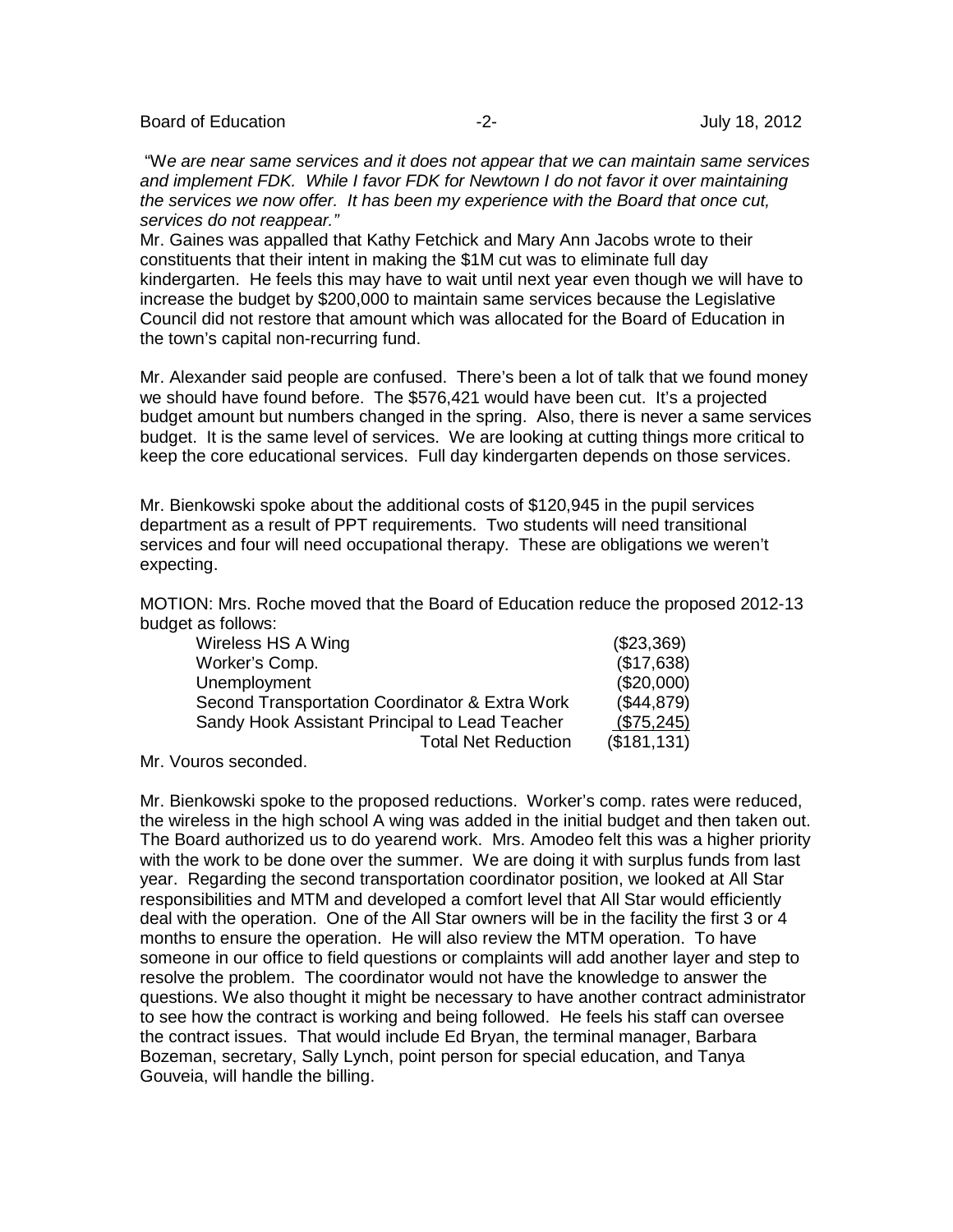Board of Education **-3-** Figure 2012 **-3-** Figure 2012

Mr. Vouros mentioned principal and secretaries meeting with All Star to go over information.

Dr. Robinson said they have already met with our staff and are always ready to answer questions. Principals are delighted there will be working cameras on the buses. She heard there was an effort to disrupt service when school begins. It is hard to believe people would be so mean spirited to put our students safety in jeopardy.

Mr. Alexander feels people would rather talk to a representative from the district for the first few months. He thought of making an amendment to remove the transportation coordinator from the proposed cuts.

Mr. Hart asked what would happen if they are not satisfied with the answer from All Star. Mr. Bienkowski said they could call him or Dr. Robinson. His secretary would be the first point of contact. We could hire a temp for the phone if it becomes an issue or All Star will provide extra services. They are in charge.

Mr. Hart said any change is disruptive and we have to plan on extra work and have to be sure they are filling the requirements of the contract. People need to feel like they are being heard.

Mrs. Roche said the transportation coordinator is no longer here. We should have discussed this position at our June 19 meeting.

Ed Bryan, terminal manager for All Star, 89 Riverside Road. He said he has spoken to approximately 20 people. The routes are not done yet but the target date is August 1. There may be a small change in bus stops but they are mostly remaining the same. We hired 10 former owner/operators and there are 52 buses in the fleet with two having air conditioning and luggage compartments.

Mr. Hart feels there is no problem in eliminating this position. Mr. Roche feels it should have been discussed before it happened. Vote: 6 ayes

Mr. Alexander asked about the \$200,000 the Town allotted out of the capital nonrecurring fund.

Mrs. Leidlein said that would go to cover capital improvements already identified in our budget.

Mr. Bienkowski said the building and site maintenance projects and technology equipment will take care of the \$200,000. Without full day kindergarten we need \$242,558. To continue with full day kindergarten we need \$640,249.

Dr. Robinson went over the proposed budget adjustments. Eliminating the All Star and MTM bonds is a good risk. Back up for MTM would be the All Star surplus buses.

Mrs. Leidlein provided a revised analysis for elementary school staffing. There were some increases in classes with a concern for kindergarten at Middle Gate and Head O'Meadow. She added a teacher for kindergarten at those schools which brings them below the recommended class size and also for the half day kindergarten. Areas to reduce are two fourth grade teachers at Sandy Hook.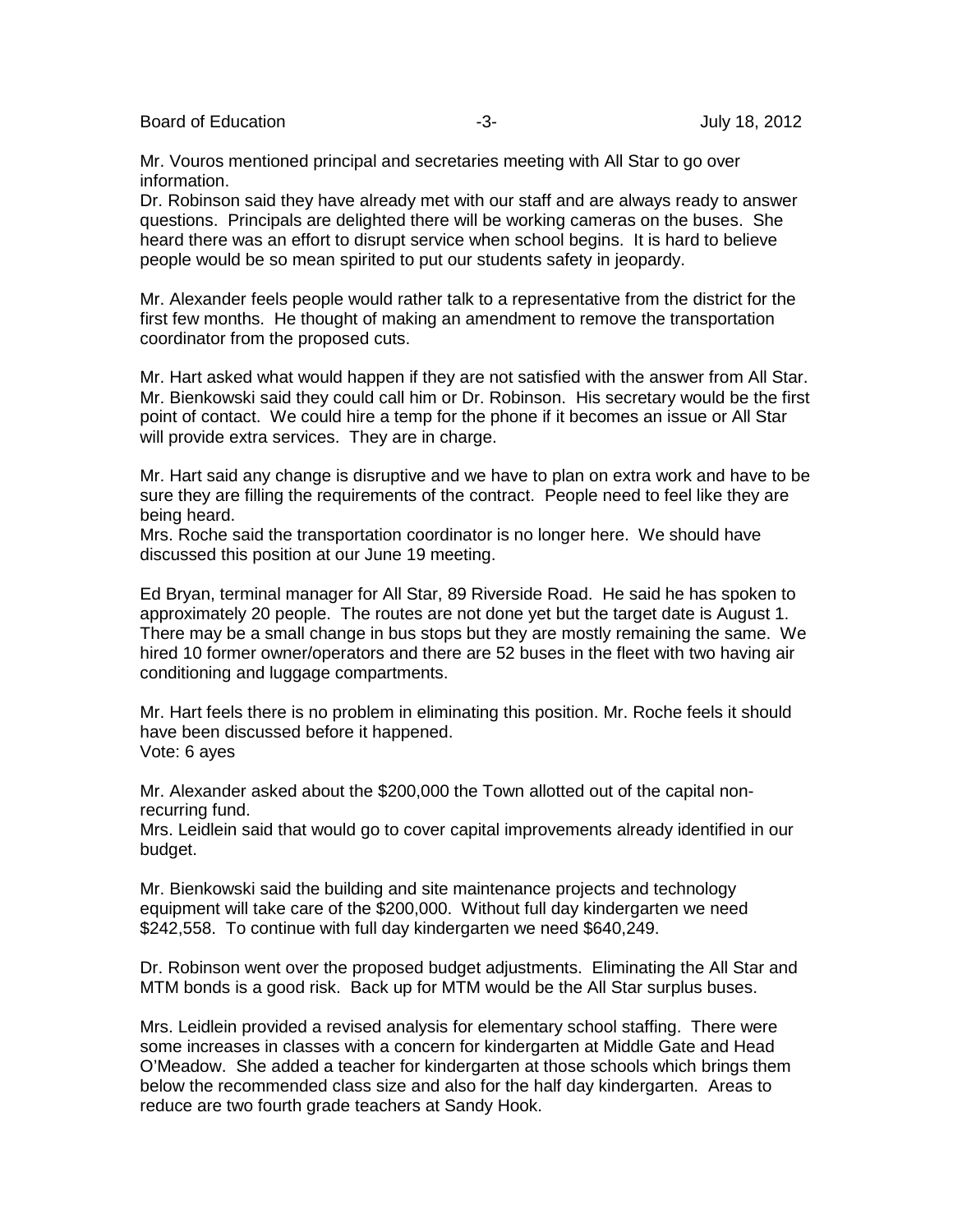Board of Education **-4-** Figure 2012 **-4-** All the United States of Education 3012

Mrs. Roche was concerned about the 25 students in fourth grade at Sandy Hook. Dr. Robinson said we would like to have fewer students per teacher.

Mr. Vouros asked about class size in relation to students that need special services.

Dr. Robinson said the principals want to keep certain class sizes down.

Mrs. Hochsprung said if we have to have slightly bigger class sizes to allow full day kindergarten we are willing to have that discussion.

Mrs. Peters was concerned with Hawley's kindergarten not going to a full day program. She would recommend keeping two teachers at Hawley without full day kindergarten.

Mrs. Hochsprung said their biggest fear is to lose full day kindergarten and still have very large class sizes. She doesn't want it to be a lose-lose situation for the elementary schools.

Mrs. Leidlein asked if they were willing to have larger class sizes to have full day kindergarten.

Mr. Geissler said the Middle Gate number would still be below the guidelines and he would be okay with that. First grade is always in flux up until the first day of school.

Mr. Vouros asked if there were volunteers.

Mrs. Hochsprung said they take the clerical load off teachers but don't teach. Mrs. Peters said our parent volunteers provide support but aren't there every day.

The Board discussed areas to reduce to be able to have full day kindergarten. Mrs. Leidlein stated that the \$238,876 needed included 14 teachers but we would need 16 to be able to increase the number of teachers at Middle Gate and Head O'Meadow.

Dr. Robinson stated that this was a precarious budget. There will be three mediations set up in two weeks. If we have unexpected pupil placements, that \$238,876 will go up. We have very little money in building and maintenance and almost nothing in technology. Two years from now students will be taking tests on 9-year-old computers. This was the perfect year to start full day kindergarten but we don't have the money now.

Mr. McCubbin said he had brought up having the full day program if parents were willing to pay and asked if that was a possibility.

Dr. Robinson did some research but we are not allowed to charge for an academic program. We found a district that is doing it but they are concerned with the legalities and are trying to move out of it. Also, if you have a certified teacher in kindergarten who stays with those students for the remainder of the day, their salary is under a different category and not eligible for TRB. We are also researching running an onsite daycare center like the Monroe model but can't do it by September.

Mr. Vouros said it's called extended daycare.

Mr. Alexander said an extended day care program is not the same as full day kindergarten.

Mr. Hart said some students would be here all day but not all so it would have to be a half day program. He asked what the mediation was referring to.

Dr. Robinson said mediation is held when someone is in a dispute with their services. We have three scheduled for parents requesting out of district placement.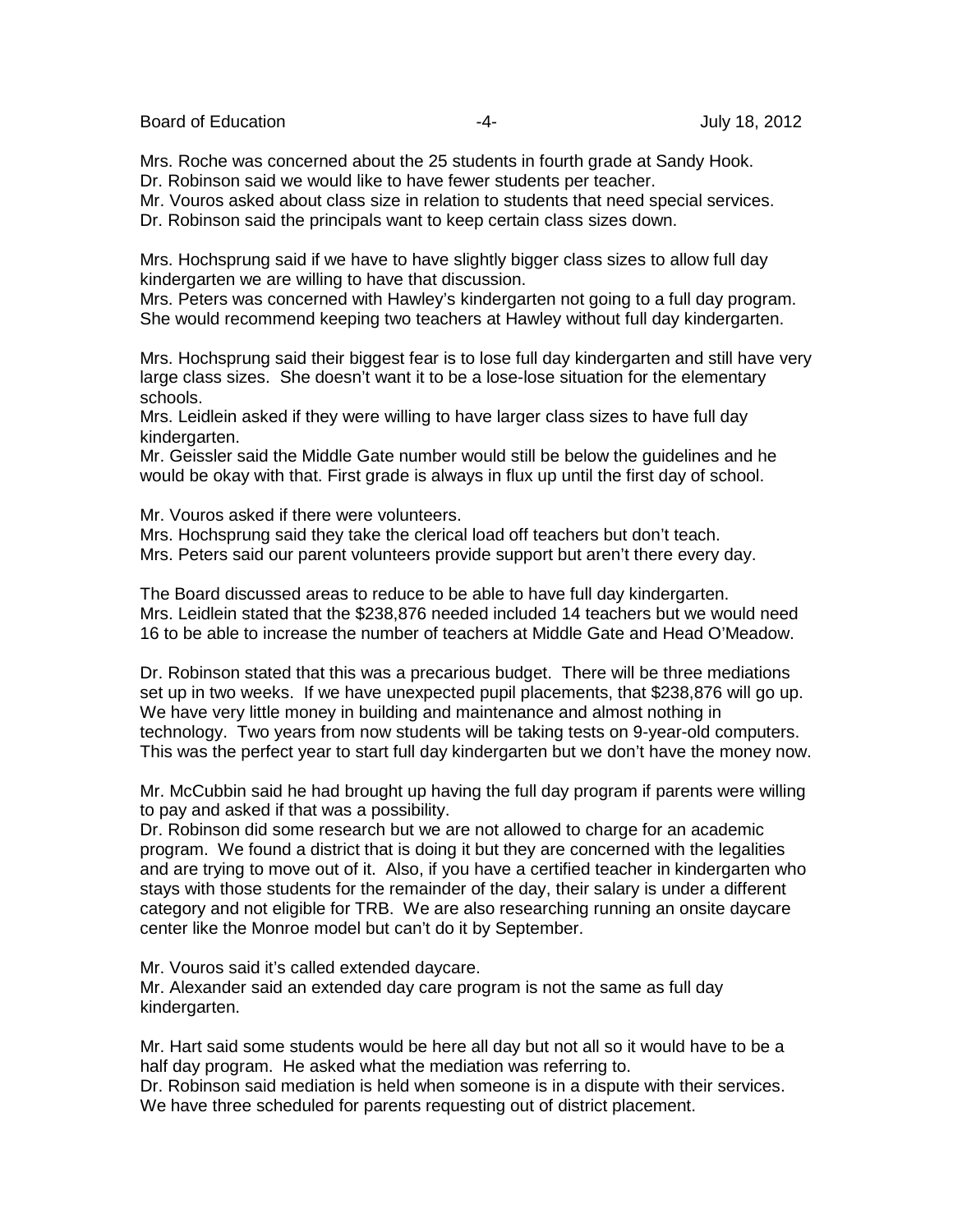Board of Education **-5-** Formulation **-5-** Formulation of Education **-5-** Formulation **July 18, 2012** 

Mr. Vouros stated that we don't know where the money is coming from in the future in the special education sector. He's always wanted full day kindergarten but we have to have money for the special education students. If this doesn't happen now for next year he will propose that we start out with that bottom line number to have full day kindergarten. The money needs to be there.

Mr. Hart feels the amount needed is large. Full day kindergarten is the way to go but we have to be prepared. To reduce it down this low is very risky but it should be the #1 priority for next year.

The Board was polled on full day kindergarten.

| Mr. McCubbin - no  |
|--------------------|
| Mrs. Roche - no    |
| Mrs. Leidlein - no |
|                    |

Mr. Alexander said we need to start getting to understand the program. This needs to be the sole item for the community to support to move the system forward. He suggested a subcommittee to put this through because we can't let it happen again.

Mrs. Roch was very disappointed. Everyone worked very hard to get this program through. She agreed to get people on board for next year.

Mr. Vouros said more importantly than this being broadcast, it is being sure we have an advocacy group in September to get people to vote.

Mr. McCubbin said to be fiscally responsibly we can't do it. He is frustrated it didn't go through.

MOTION: Mr. Hart moved Move that the Board of Education further reduce the proposed 2012-13 budget in accordance with Schedule B "Board of Education Potential Budget Adjustments" including the specific line items listed as "B" and "numbers 1 through, and including, number 28." Mr. Vouros seconded.

Mrs. Leidlein asked Dr. Robinson if there were any changes to the adjustments. Dr. Robinson said that as we get these numbers she would like the Board to allow her to have the flexibility in August to add or take away FTE positions.

Mrs. Roche was concerned about taking away a fourth grade teacher. Mr. Alexander stated we are allowed to remove teachers beyond the time we need to tell them due to budgetary reasons.

Dr. Robinson said if enrollment doesn't come through we will communicate to the junior person that we don't have an assignment for them.

MOTION: Mr. Alexander amended the motion to change line 28 to a .5 FTE. Mr. Vouros seconded.

Mrs. Peters said she would rather keep the two teachers but worries about 19 students in a kindergarten class.

MOTION: Mrs. Roche made a friendly amendment to Mr. Alexander's amendment to completely remove line 28. Mr. Vouros seconded.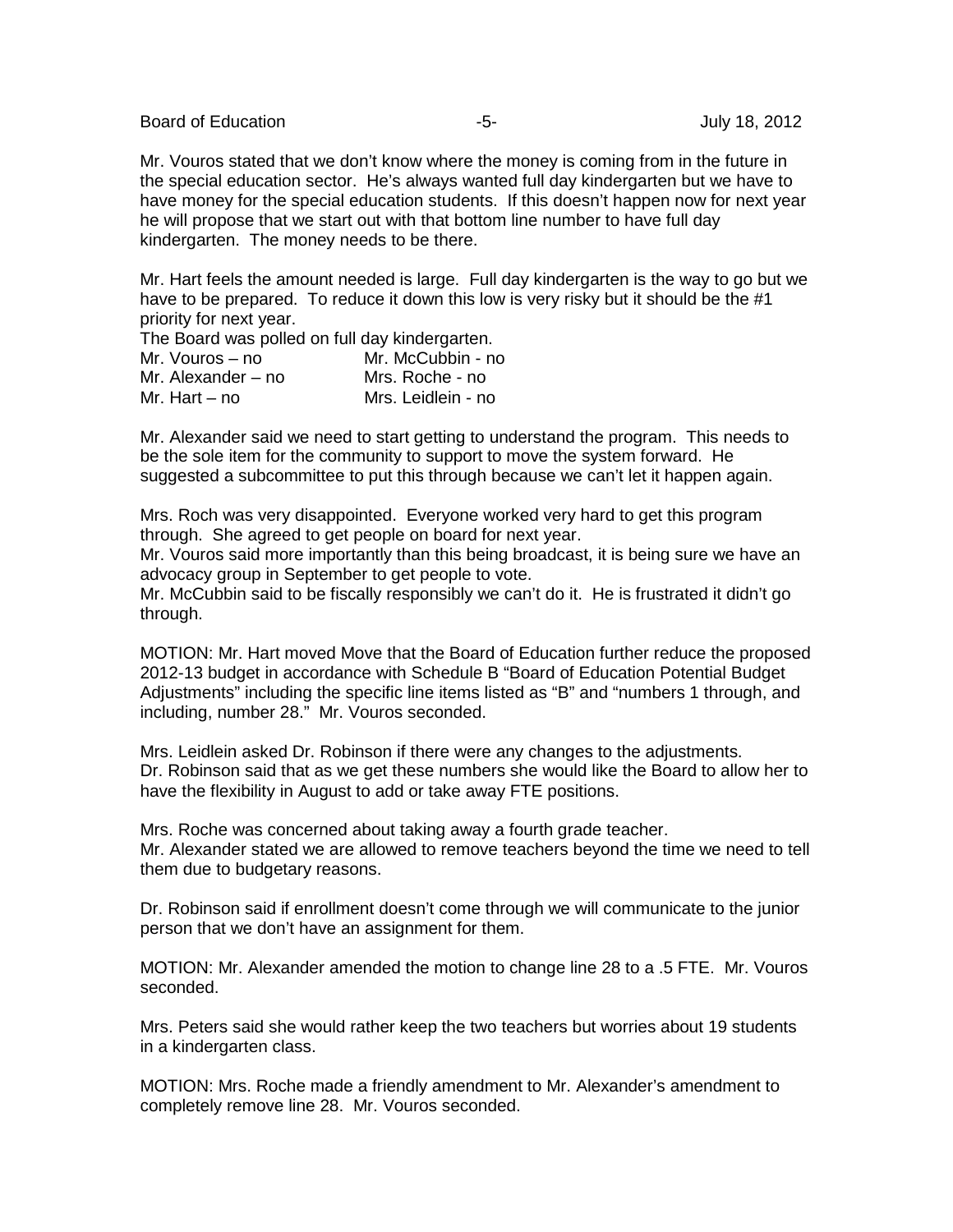Board of Education **Contract Contract Contract Contract Contract Contract Contract Contract Contract Contract Contract Contract Contract Contract Contract Contract Contract Contract Contract Contract Contract Contract Cont** 

Mrs. Leidlein stated that line 24 was reduced by zero.

Vote on friendly amendment – 6 ayes Vote on original motion  $-5$  ayes, 1 nay (Mr. McCubbin)

MOTION: Mr. Hart moved that the Board allow the Director of Business to make any mathematical or other adjustments necessary to balance this budget. Mr. Alexander seconded. Vote: 6 ayes

MOTION: Mr. McCubbin moved to adjourn. Mr. Vouros seconded. Vote: 6 ayes

Item 3 – Adjournment

The meeting adjourned at 10:55 p.m.

Respectfully submitted:

 Cody McCubbin **Secretary** 

\_\_\_\_\_\_\_\_\_\_\_\_\_\_\_\_\_\_\_\_\_\_\_\_\_\_\_\_\_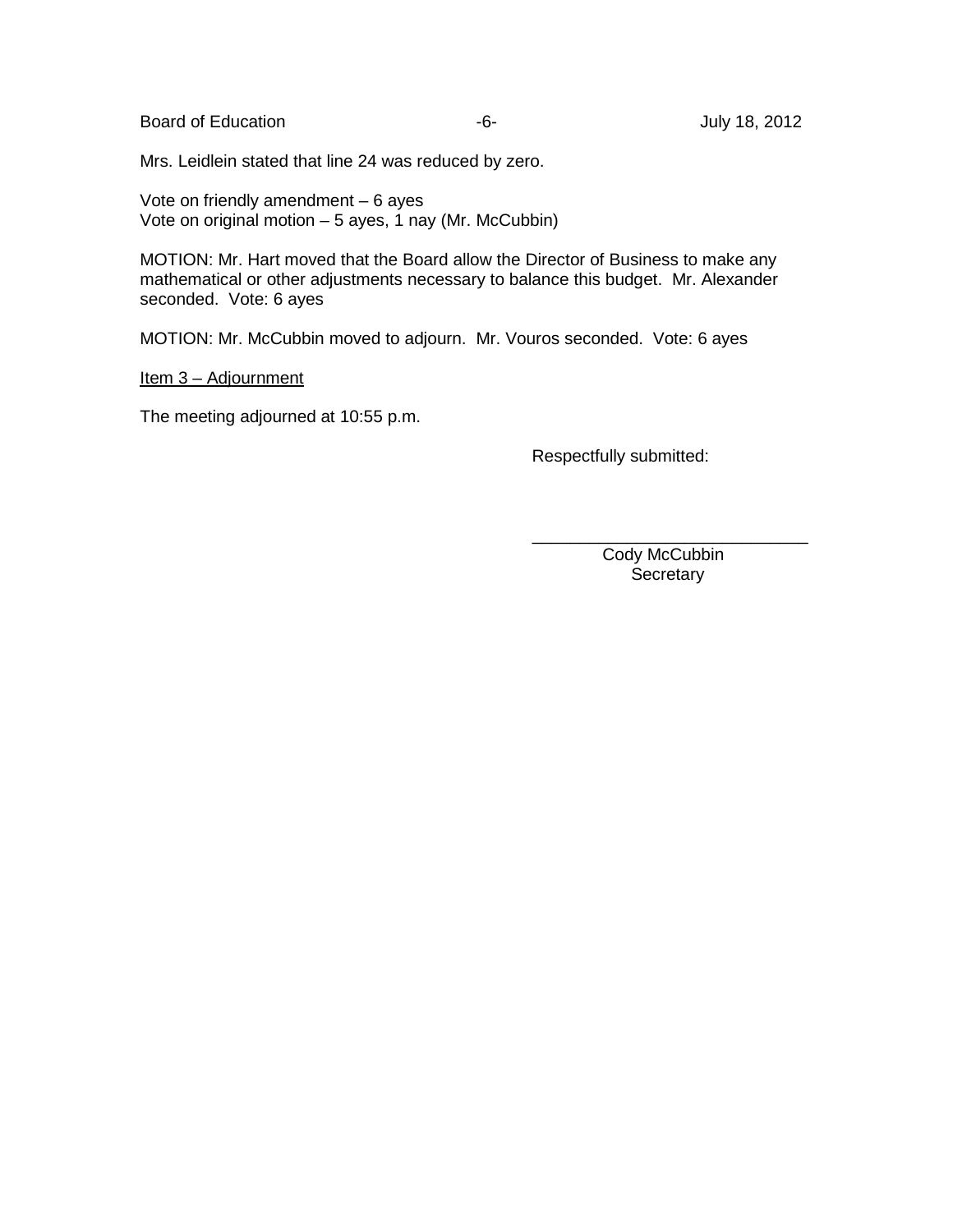# APPROVED BY THE BOARD OF EDUCATION JULY 18, 2012

#### Schedule  $B$ **BOARD OF EDUCATIONS POTENTIAL BUDGET ADJUSTMENTS**

|                |                                                                               |                  |                  |                          | WITHOUT FDK            |
|----------------|-------------------------------------------------------------------------------|------------------|------------------|--------------------------|------------------------|
|                |                                                                               |                  | <b>POTENTIAL</b> | <b>ADJUSTMENT</b>        | <b>REQUIRED FUNDS</b>  |
|                | <b>BUDGET REDUCTIONS</b>                                                      |                  |                  |                          | \$1,700,000            |
| A              | June 19, 2012 BOE Adjustments                                                 |                  |                  |                          | $(\$576,421)$          |
| B              | July 18, 2012 BOE Adjustments                                                 |                  |                  |                          | ( \$181, 131)          |
| $\mathbf C$    | Balance needed to find                                                        |                  |                  |                          | \$942,448              |
|                | <b>ADJUSTMENTS AVAILABLE</b>                                                  |                  |                  |                          |                        |
|                | LC to Fund from Capital Fund (June 6, 2012)                                   |                  |                  |                          |                        |
| 1              | Building & Site Maintenance Project                                           |                  | (\$96,500)       | $(\$96,500)$             | \$845,948              |
| $\overline{2}$ | Technology Equipment                                                          |                  | (\$103,500)      | (\$103,500)              | \$742,448              |
|                | Total                                                                         |                  | $(\$200,000)$    | $(\$200,000)$            |                        |
|                | <b>Additional Costs</b>                                                       |                  |                  |                          |                        |
| 3              | Special Education and Transportation Services                                 |                  | \$120,945        | \$120,945                | \$863,393              |
|                | Adjustment to Kindergarten                                                    |                  |                  |                          |                        |
| $\overline{4}$ | Without All Day Kindergarten                                                  |                  | ( \$620, 835)    | $(\$620, 835)$           | \$242,558              |
| $\mathbf{5}$   | With All Day Kindergarten                                                     |                  | $($ \$223,144)   |                          |                        |
|                |                                                                               |                  |                  |                          |                        |
| 6              | <b>BOE Specific Budget Cuts - Non-Instructional</b><br>Magnet School Bus Aide |                  | (\$12,060)       | (\$12,060)               | \$230,498              |
| 7              | H.S. Pay to Participate for Athletic Trips                                    |                  | (\$21,500)       | $(\$21,500)$             | \$208,998              |
| 8              | H.S. Textbooks - Lost Book Funds in Activity Funds                            |                  | $(\$22,761)$     | (\$22,761)               | \$186,237              |
| 9              | All Star Transportation Bond                                                  |                  | (\$16,500)       | (\$16,500)               | \$169,737              |
| 10             | MTM Transportation Bond                                                       |                  | (\$12,000)       | (\$12,000)               | \$157,737              |
| 11             | Non-cert. Salary Adj. - Turnover Savings                                      |                  | (\$15,000)       | (\$15,000)               | \$142,737              |
| 12             | Non-cert. Extra Work - District Wide                                          |                  | (\$20,000)       | $(\$20,000)$             | \$122,737              |
| 13             | Professional Services - B. & G.                                               |                  | (\$5,000)        |                          |                        |
| 14             | B. & G. Contracted Services                                                   |                  | (\$5,000)        | $(\$5,000)$<br>(\$5,000) | \$117,737              |
| 15             | Postage - H.S.                                                                |                  | (\$2,000)        | (\$2,000)                | \$112,737<br>\$110,737 |
| 16             | Transportation Contracted services - consultant                               |                  | (\$1,500)        | (\$1,500)                | \$109,237              |
| 17             | HS Student travel                                                             |                  | (\$1,000)        | (\$1,000)                | \$108,237              |
| 18             | MS Student travel                                                             |                  | (\$862)          | (\$862)                  | \$107,375              |
| 19             | MS Contracted services                                                        |                  | (\$1,400)        | (\$1,400)                | \$105,975              |
| 20             | Benefits adjustments, FICA, SS, life, misc.                                   |                  | (\$15,000)       | (\$15,000)               | \$90,975               |
| 21             |                                                                               |                  |                  | \$0                      | \$90,975               |
| 22             |                                                                               |                  |                  | \$0                      | \$90,975               |
|                | Total                                                                         |                  | (\$151,583)      |                          |                        |
|                | <b>BOE Specific Budget Cuts</b>                                               |                  |                  |                          |                        |
| 23             | S.H. Music Teacher                                                            | 0.2              | (\$21,264)       | (\$21,264)               | \$69,711               |
| 24             | All Schools - Instructional Supplies                                          |                  | (\$10,000)       | (\$10,000)               | \$59,711               |
| 25             | H.S. Program Reduction                                                        |                  | (\$30,700)       | (\$30,700)               | \$29,011               |
| 26             |                                                                               |                  |                  | \$0                      | \$29,011               |
| 27             |                                                                               |                  |                  | \$0                      | \$29,011               |
|                | Total                                                                         |                  | (\$61,964)       |                          |                        |
|                | Other Adjustments not dealt with                                              |                  |                  |                          |                        |
| 28             | <b>Elementary Teachers</b>                                                    | $\boldsymbol{0}$ | \$0              | \$0                      | \$29,011               |
| 29             |                                                                               |                  |                  |                          |                        |
| 30             |                                                                               |                  |                  |                          | Shortage               |
| 31             |                                                                               |                  |                  |                          |                        |